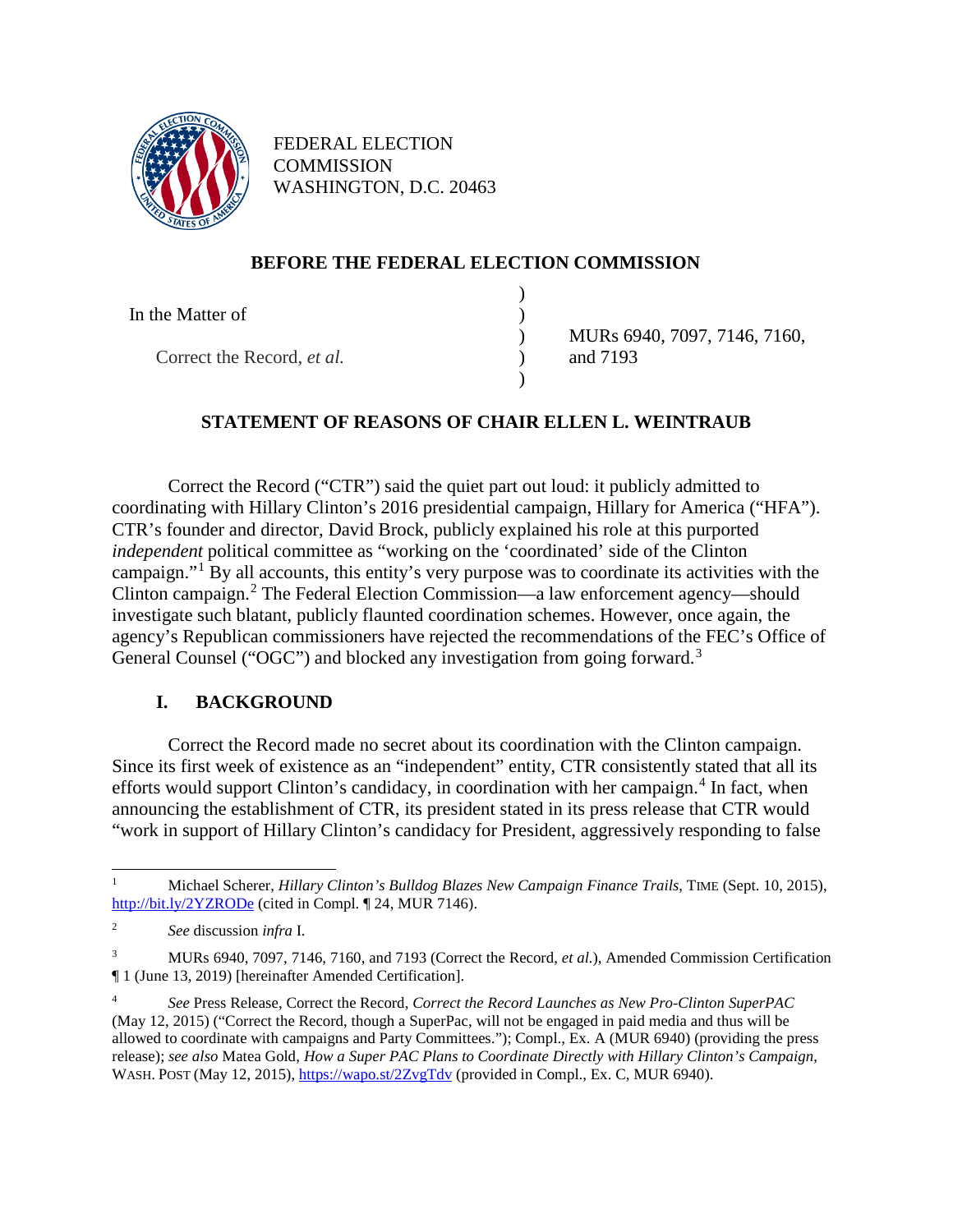MURs 6940, *et al.* (Correct the Record, *et al.*) Statement of Chair Ellen L. Weintraub Page 2 of 11

attacks and misstatements" of her record as "a strategic research and rapid response team designed to defend Hillary Clinton from right-wing baseless attacks."[5](#page-1-0) In leading CTR's efforts, Brock reportedly said he would "talk to [Clinton], and her campaign staff about strategy, while deploying the unregulated money he raise[d] to advocating her election online, through the press, or through other means of communications distributed for free online."[6](#page-1-1)

<span id="page-1-8"></span><span id="page-1-5"></span>These representations by CTR are not the puffery of an entity acting outside the orbit of HFA. CTR leadership spoke publicly about communications with senior HFA personnel, confirming that CTR and HFA had a close relationship and worked together to benefit HFA. For example, members of the Clinton campaign and CTR tweeted identical messages, with CTR's Brad Woodhouse reportedly explaining later that they were "allowed to coordinate."<sup>[7](#page-1-2)</sup> There were other indications of coordination, too. On a separate occasion, CTR released a "barrage of facts" about Republicans' positions on prescription drugs when Clinton announced her healthcare plan.<sup>[8](#page-1-3)</sup> Other publicly available information not cited in the complaints, including firstperson interviews and messages from Brock and HFA personnel, show multiple instances of CTR and HFA engaging in coordinated activity, including other online communications. [9](#page-1-4)

<span id="page-1-7"></span><span id="page-1-6"></span>But CTR did more than post communications online. CTR raised and spent over \$9.6 million to support Hillary Clinton's presidential campaign in 2016. CTR spent some of its almost \$10 million dollars on activities like travel, fundraising, general consulting, staff salary and

<span id="page-1-2"></span><sup>7</sup> *Did the Clinton Campaign Illegally Coordinate Social Media Messages?*, FOX NEWS (Sept. 28, 2015), <http://bit.ly/2Z6e1PS> (cited in Compl. ¶ 26, MUR 7146) ("Karen Finney, a senior adviser to the Clinton campaign, and Brad Woodhouse, head of the Super PAC Correct the Record, tweeted identical messages [about Clinton] within minutes of each other. . . . Woodhouse told [a Fox News reporter] that they [were] allowed to coordinate.").

<span id="page-1-3"></span><sup>8</sup> Sam Frizell, *Clinton and Sanders Offer Competing Visions of Health Care*, TIME (Sept. 22, 2015), <http://bit.ly/2YS08Vz> (cited in Compl. ¶ 25, MUR 7146).

<span id="page-1-0"></span><sup>5</sup> *See* Press Release, Correct the Record, *supra* note [4.](#page-0-4)

<span id="page-1-1"></span><sup>6</sup> Scherer, *supra* not[e 1](#page-0-5) (cited in Compl. ¶ 24, MUR 7146). Other CTR directors and high-level staffers publicly stated that they coordinated directly with Hillary for America. A CTR spokesperson indicated that anticoordination regulations did not apply to them because their work was "posted only online." Joseph Tanfani & Seema Mehta, *Stretching the Political Rules: It's Getting Harder to Tell What Separates a Super PAC from a Candidate's Campaign*, L.A. TIMES (Oct. 12, 2015),<https://lat.ms/2SmbVcd> (cited in Compl. ¶ 27, MUR 7146). A CTR spokesperson asserted elsewhere that "FEC rules permit some activity – in particular activity on an organization's website, in email, and on social media – to be legally coordinated with candidates and political parties." *See* Gold *supra* note [4](#page-0-4) (provided in Compl., Ex. C, MUR 6940).

<span id="page-1-4"></span><sup>9</sup> *See, e.g.*, *David Brock: Clinton Campaign Allowed Her Image "to be Destroyed"* at 31:52, POLITICO: OFF MESSAGE (Dec. 12, 2016)[, https://apple.co/2ZyctCB](https://apple.co/2ZyctCB) [hereinafter *Off Message Podcast*] (explaining that CTR was "basically under [HFA's] thumb, but you don't have to run everything by them"); Maggie Haberman, *Hillary Clinton Fortifies Ties and Fund-raising with Democratic Committee*, N.Y. TIMES (Dec. 3, 2015), <https://nyti.ms/2YS3nMJ> (citing unnamed sources within HFA that described coordination with CTR); *With All Due Respect*, BLOOMBERG TV (Jan. 19, 2016)[, https://bloom.bg/2YYxm5y](https://bloom.bg/2YYxm5y) (Brock discussing whether CTR and HFA coordinated his statement about Sen. Sanders' medical records); *see also* John Podesta (@johnpodesta), TWITTER (Jan. 16, 2016, 7:32 PM)[, http://bit.ly/2Z6NvWA](http://bit.ly/2Z6NvWA) (instructing Brock to "[c]hill out" on attacks based on Sen. Sanders' medical records); David Brock (@davidbrockdc), TWITTER (Jan. 16, 2016, 11:57 PM), <http://bit.ly/2YWUxxl> (publicly stating that CTR would not "attack Sen. Sanders on the issue of his medical records").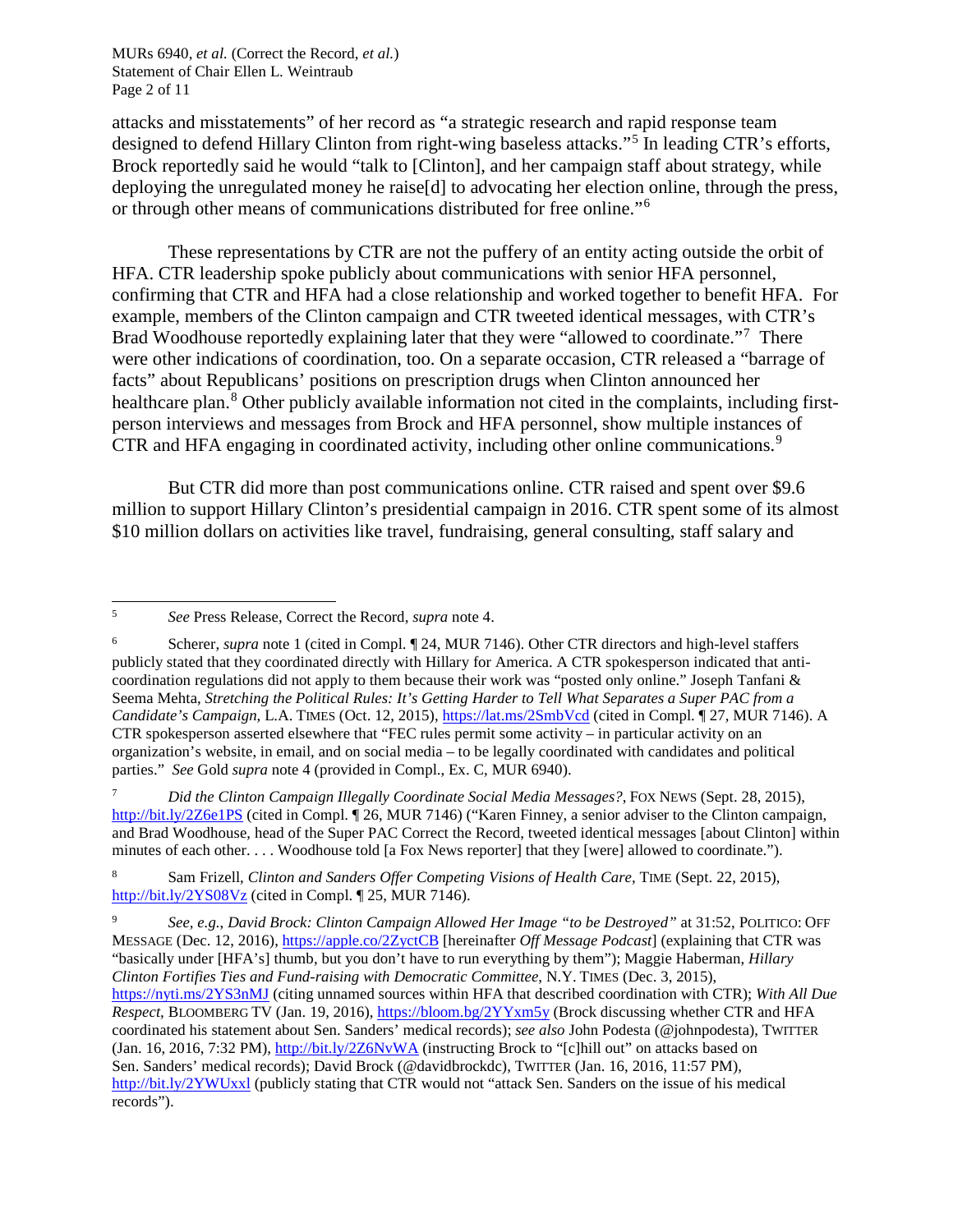MURs 6940, *et al.* (Correct the Record, *et al.*) Statement of Chair Ellen L. Weintraub Page 3 of 11

<span id="page-2-0"></span>overhead that cannot be fairly described as "communications."[10](#page-2-2) Only some of the almost \$10 million dollars was used on communications on the internet placed without a fee.<sup>[11](#page-2-3)</sup> CTR spent much of its money to create a full-fledged media machine dedicated to providing HFA with services only tangentially related to internet communications.<sup>[12](#page-2-4)</sup> According to news reports, CTR conducted opposition research, ran a 30-person war room, sought confidential information from the Trump campaign, commissioned private polling, provided media training to surrogates,  $13$ oversaw an aggressive surrogate booking program,  $^{14}$  $^{14}$  $^{14}$  and more to benefit the Clinton campaign.  $^{15}$  $^{15}$  $^{15}$ But HFA disbursed less than \$300,000 directly to CTR in exchange for "research" or "research services."<sup>[16](#page-2-8)</sup>

<span id="page-2-1"></span>CTR's activities—both exclusively online communications and those "off the internet" were covered in detail in the news reports. Based on these reports and CTR's own press releases, the complaints alleged that CTR made impermissible in-kind contributions to HFA by coordinating CTR's activities in support of Clinton with the Clinton campaign. Some of the complaints included hacked information that was disseminated in connection with Russia's interference in the 2016 U.S. presidential election, but as explained below, the Commission did not consider—nor did it need to consider—such information.<sup>[17](#page-2-9)</sup> Each complaint, with varying degrees of specificity, alleged widespread violations of the Act detailing CTR's expenditures for non-communication activity: activities including opposition research, strategic message development and deployment, surrogate media training and bookings, video production, fundraising, "rapid response" outreach to press, and a social media defense team. The complaints sufficiently alleged that these activities were impermissible in-kind contributions to HFA.<sup>[18](#page-2-10)</sup>

<span id="page-2-2"></span><sup>10</sup> First Gen. Counsel's Rpt. at 9, 20–21 [hereinafter First GCR]

<span id="page-2-3"></span><sup>11</sup> *See* 11 C.F.R. § 100.26 (excluding from the definition of a "public communication" "communications over the Internet, except for communications placed for a fee on another person's Web site").

<span id="page-2-4"></span><sup>&</sup>lt;sup>12</sup> First GCR at 9 ("[T]he bulk of CTR's reported disbursements are for purposes that are not communicationspecific, including payroll, salary, travel, lodging, meals, rent, fundraising consulting, computers, digital software, domain services, email services, equipment, event tickets, hardware, insurance, office supplies, parking, and shipping in addition to payments for explicitly mixed purposes such as 'video consulting and travel' and 'communication consulting and travel.'").

<span id="page-2-5"></span><sup>13</sup> Phillip Rucker, *How Hillary Clinton's Campaign Fakes Grassroots Love*, N.Y. POST (July 8, 2015), <http://bit.ly/2LrMWkL> (cited in Compl. ¶¶ 5, 15, MUR 7146) (describing how CTR paid for "on-camera media training" conducted by Franklin Forum and "talking-point tutorials").

<span id="page-2-6"></span><sup>14</sup> Compl. ¶ 5, MUR 7146 (stating that CTR incurred \$48,333 in debt to a firm hired to run this program) ; *see also* Mike Allen, *Clintonites Join DNC; Sanders Loses Leverage – Trump Touts Campaign of 'Substance' – Bush 43: Unlikely Savior – B'Day: Desiree Barnes, Tory Burch, Newt Gingrich, Matt Miller*, POLITICO: PLAYBOOK (June 17, 2016),<https://politi.co/2LsSpYx> (cited in Compl. ¶ 5, MUR 7146).

<span id="page-2-7"></span><sup>15</sup> First GCR at 10–11.

<span id="page-2-8"></span><sup>16</sup> *Id.* at 9.

<span id="page-2-9"></span><sup>17</sup> *See, e.g.*, Compl. ¶¶ 3, 13–25, MUR 7160; Compl. ¶¶ 4–11, 13 MUR 7193.

<span id="page-2-10"></span><sup>18</sup> *See supra* notes [1,](#page-0-5) [4,](#page-0-4) [6,](#page-1-5) [8,](#page-1-6) [9,](#page-1-7) [13,](#page-2-0) [14](#page-2-1) (identifying publicly available information that was cited in the complaints).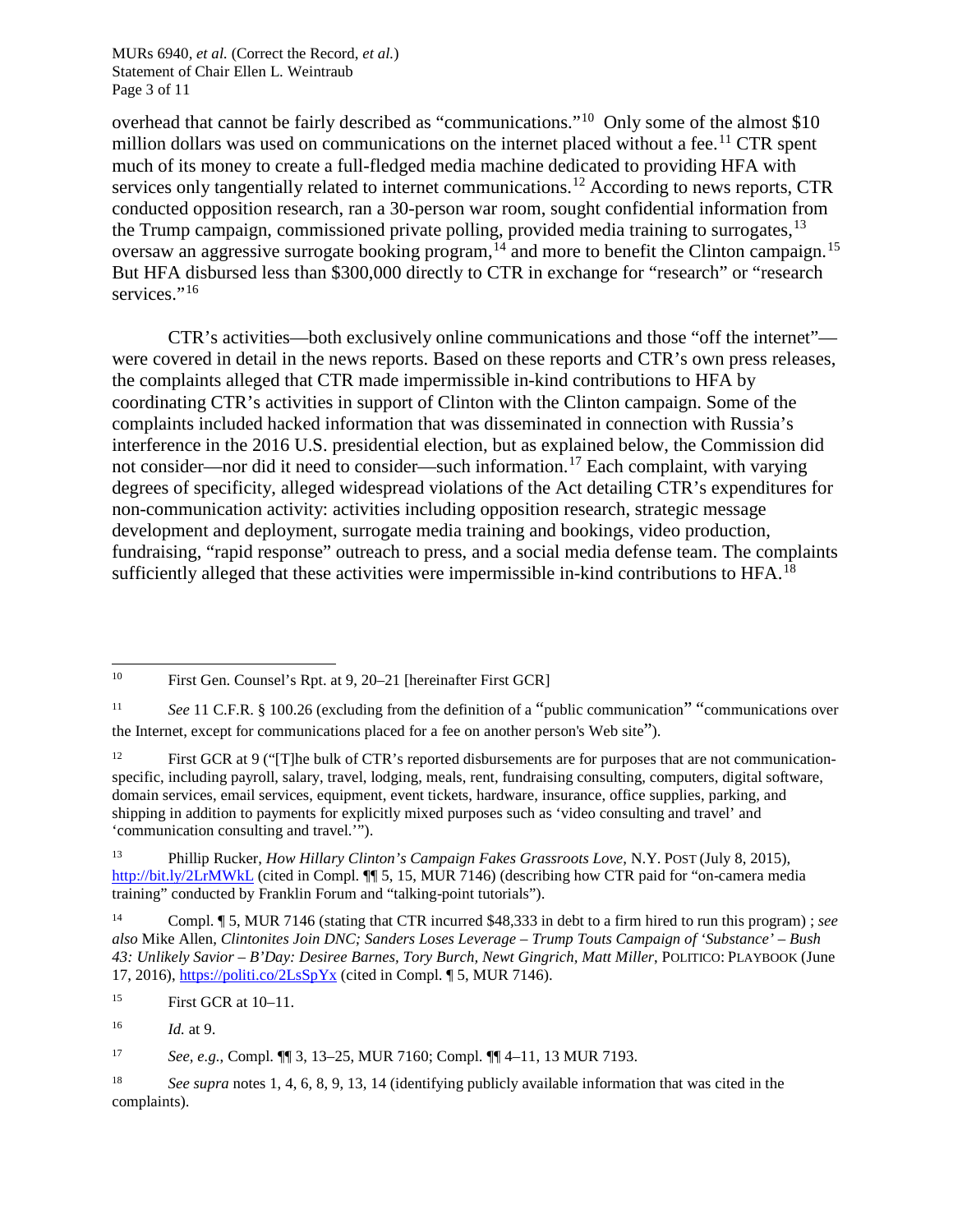### **II. ANALYSIS**

#### **A. RTB: the Low Standard for Launching an Investigation**

The legal hurdle for launching an FEC investigation is a bar set low. The Act requires only that the Commission have a "reason to believe" ("RTB") that a person has committed or is about to commit a violation of federal campaign-finance law.[19](#page-3-0) The Commission's formal guidance indicates, that "[it] will find 'reason to believe' in cases where the available evidence in the matter is at least sufficient to warrant conducting an investigation, and where the seriousness of the alleged violation warrants either further investigation or immediate conciliation."[20](#page-3-1) The Commission should investigate when a complaint credibly alleges that a significant violation may have occurred, but further investigation is required to determine the actuality and scope of the violation.[21](#page-3-2) The statute does not require that complainants arrive at the Commission's doorstep having already amassed conclusive evidence, or even evidence supporting probable cause to believe a violation occurred.

To investigate potential violations of the anti-coordination statute, the Commission needs only a credible allegation that coordinated activity yielded an impermissible contribution. Coordinated activity between an outside group and a political campaign must be regulated because every dollar spent on coordinated activity has the same effect as if contributed to the campaign directly.[22](#page-3-3)

The Act defines a "contribution" to include "any gift, subscription, loan, advance, or deposit of money or anything of value made by any person for the purpose of influencing any election for Federal office."<sup>[23](#page-3-4)</sup> Expenditures will be treated as a contribution when made "by any person in cooperation, consultation, or concert with, or at the request or suggestion of," a candidate, his or her authorized political committee, or their agents.  $24$ 

<span id="page-3-1"></span><sup>20</sup> Statement of Policy Regarding Comm'n Action in Matters at the Initial Stage in the Enforcement Process, 72 Fed. Reg. 12,545 (Mar. 16, 2007) ("Initial Stage of Enforcement Policy Statement").

<span id="page-3-3"></span><sup>22</sup> *See Buckley v. Valeo*, 424 U.S. 1, 36–37 (1976).

<span id="page-3-4"></span><sup>23</sup> 52 U.S.C. § 30101(8)(A)(1) (emphasis added).

<span id="page-3-5"></span><sup>24</sup> 52 U.S.C. § 30116(a)(7)(B). Under Commission regulations, expenditures for "coordinated communications" are addressed under a three prong test at 11 C.F.R. § 109.21 and other coordinated expenditures are addressed under 11 C.F.R. § 109.20(b). The Commission has explained that section 109.20(b) applies to "expenditures that are not made for communications but that are coordinated with a candidate, authorized committee, or political party committee." Coordinated and Independent Expenditures, 68 Fed. Reg. 421, 425 (Jan. 3, 2003) ("2003 Coordination E&J"); *see also* Advisory Opinion 2011-14 (Utah Bankers Association). Under the three-prong test for coordinated communications, a communication is coordinated and treated as an in-kind contribution when it is paid for by someone other than a candidate, a candidate's authorized committee, a political party committee, or the authorized agents of either (the "payment prong"); satisfies one of five content standards (the "content prong"); and satisfies one of five conduct standards (the "conduct prong"). 11 C.F.R. § 109.21(a); *see also* 11 C.F.R. § 109.21(b) (describing in-kind treatment and reporting of coordinated communications); 11 C.F.R.

<span id="page-3-0"></span><sup>19</sup> 52 U.S.C. § 30108.

<span id="page-3-2"></span> $^{21}$  *Id.*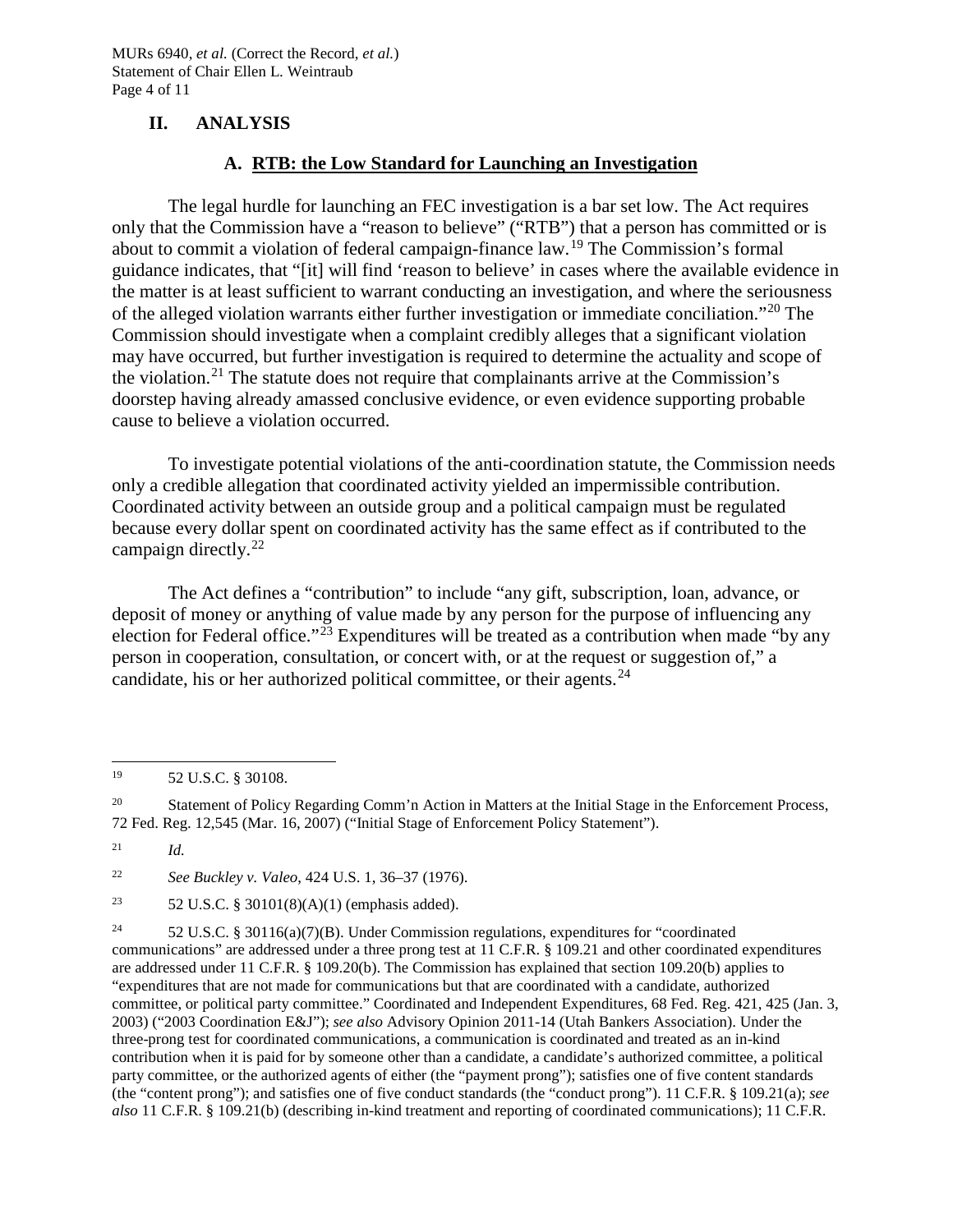MURs 6940, *et al.* (Correct the Record, *et al.*) Statement of Chair Ellen L. Weintraub Page 5 of 11

Based on the serious allegations, the facts available to the Commission—including CTR's own public admissions of coordination—and the Commission's low standard for launching an investigation, this case should have been a slam dunk. However, my colleagues continue to block investigations at their earliest stages, raising the bar to an unattainable level and ignoring publicly available information.

### **B. There was Sufficient Evidence to Find RTB**

The information before the Commission contains ample evidence from primary sources, in the form of press releases and public interviews with CTR officers, to support a coordination determination at the pre-RTB stage. In fact, the public information detailed above shows that CTR existed *solely* to make expenditures in cooperation, consultation or concert with, or at the request or suggestion of HFA and that it conducted its activities, as Brock phrased it, "under [HFA's] thumb."<sup>[25](#page-4-0)</sup> Based on these facts alone, CTR's activities would plainly meet the statutory definition of a "contribution." Accordingly, I voted to find reason to believe that CTR and HFA violated the Act. $26$ 

CTR's lawyers made creative arguments as to why *none* of its almost *\$10 million* in coordinated expenditures constitute in-kind contributions to the Clinton campaign. They argue that neither CTR nor the Clinton campaign violated the law because CTR limited its coordinated expenditures to materials that were distributed for free online.<sup>[27](#page-4-2)</sup> Even if the Commission had accepted that argument, much of CTR's spending took place—all or at least in part—off the internet; that is, CTR engaged in activities that did not involve simply distributing

j §§ 109.21(c), (d) (describing content and conduct standards, respectively). Under Commission regulations, a communication must satisfy all three prongs to be a "coordinated communication."

<span id="page-4-0"></span><sup>25</sup> First GCR at 17 (citing *Off Message Podcast*).

<span id="page-4-1"></span><sup>&</sup>lt;sup>26</sup> Amended Certification at ¶ 1–3 (moving to find reason to believe that CTR violated 52 U.S.C. §§ 30116(a), 30118(a) and 30104(b) and that Hillary for America and Elizabeth Jones in her official capacity as treasurer violated 52 U.S.C. §§ 30116(f), 30118(a) and 30104(b)).

<span id="page-4-2"></span><sup>&</sup>lt;sup>27</sup> CTR Resp. at 3–4; HFA Resp. at 4. Respondents argue that CTR's expenditures are not in-kind contributions because CTR limited its activities to communications that do not meet the "coordinated communication" three-pronged test. CTR argues that because none of its expenditures for communications were public communications under the content prong of the "coordinated communication" test at 11 C.F.R. § 109.21(c), which specifically exempts "communications over the Internet, except for communications placed for a fee on another person's Web site," it cannot have made "coordinated communications."

When the Commission revised these regulations in 2006, carving out an exception from the definition of ''public communication'' at 11 C.F.R. § 100.26 for online activity distributed on the internet for free, the internet was in a nascent stage. Internet Communications, 71 Fed. Reg. 18,589 (Apr. 12, 2006) (stating that "the Commission recognizes the Internet as a unique and evolving mode of mass communication and political speech that is distinct from other media in a manner that warrants a restrained regulatory approach). My colleagues and I were concerned with ensuring that individuals were not inhibited from using a new communication technology for political speech. We were focused on carving out an exception for so-called "bloggers in their pajamas" disseminating free political messages from their basements, not multi-million dollar political committees who might want to establish a strategic research and rapid response organization with a 30-person staffed war room.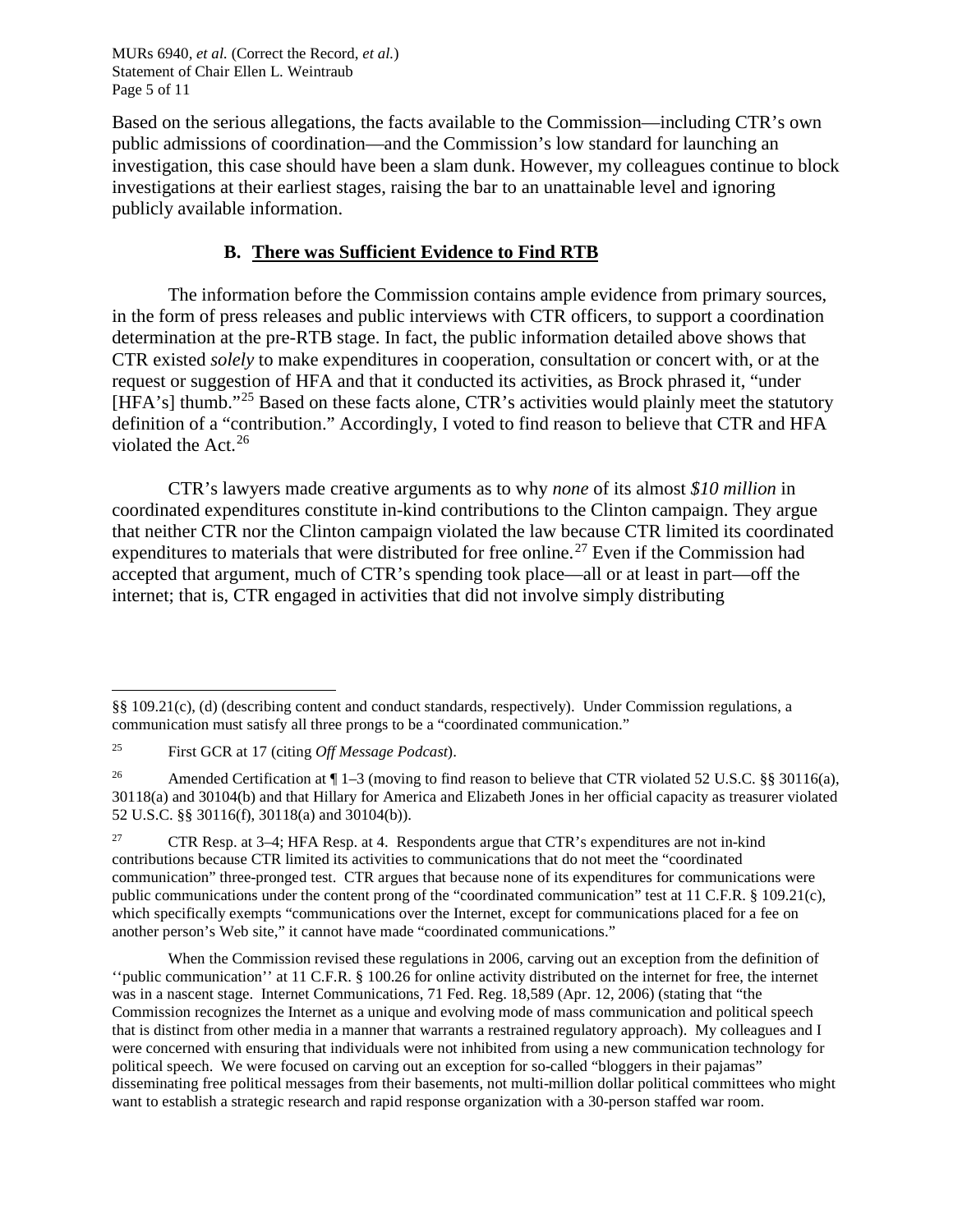MURs 6940, *et al.* (Correct the Record, *et al.*) Statement of Chair Ellen L. Weintraub Page 6 of 11

communications for free online, and therefore there was at least reason to believe that CTR and HFA violated the Act and Commission regulations based on this "off internet activity."<sup>[28](#page-5-0)</sup>

Moreover, the Respondents objected to the complaints' reliance on facts that were disseminated in connection with Russia's interference in the 2016 U.S. presidential election. CTR and HFA urged the Commission to disregard the information contained within the hacked materials disseminated by the Russians through Wikileaks.[29](#page-5-1) This suggestion is well taken. The Commission is not in the business of rewarding foreign adversaries that hack American campaigns and interfere with U.S. elections.<sup>[30](#page-5-2)</sup> Regardless, the Commission does not need to rely on hacked materials to proceed with an investigation here. The complaints cited more than enough evidence outside of the Wikileaks documents for the Commission to find reason to believe that CTR and HFA engaged in impermissible coordination.<sup>[31](#page-5-3)</sup>

The complaints credibly alleged that a significant violation of the Act may have at least occurred off the internet, citing to non-hacked, publicly available information from trustworthy sources, including CTR's own press statements and filings with the Commission. The available information, as outlined below, tends to show that CTR systematically coordinated its activities with HFA and did so "off the internet."<sup>[32](#page-5-4)</sup> One of the complaints, citing a series of news articles, listed several examples of CTR's expenditures for "off internet" activities in support of Clinton's candidacy during the 2016 election cycle, including that CTR:

• Employed staff to: (1) conduct "opposition research,"<sup>[33](#page-5-5)</sup> (2) run a "30-person war room" to defend Clinton during hearings before the House Select Committee on

<span id="page-5-0"></span><sup>&</sup>lt;sup>28</sup> Much of CTR's almost \$10 million in disbursements for activity during the 2016 election cycle would be in-kind contributions under the plain language of the Act, an application that my colleagues have yet been unwilling to consider. *See* Advisory Op. 2011-23 (Am. Crossroads) (failing to garner four votes in support of an approach that considered blatantly coordinated activity an in-kind contribution under the plain language of the Act); Statement of Comm'rs Bauerly & Weintraub at 1, Advisory Op. 2011-03 (Am. Crossroads). But, even if my colleagues continue to ignore a strict interpretation of the Act, much of this spending at least meets the definition of coordinated expenditure under 11 C.F.R. § 109.20(b). As discussed in Section II.C. *infra*, my Republican colleagues have once again acted contrary to law—ignoring extensive evidence against CTR and HFA that they at least made a coordinated expenditure with this "off the internet" activity.

<span id="page-5-1"></span><sup>29</sup> First GCR at 18; *see also* U.S. DEP'T OF JUSTICE, *Report on the Investigation Into Russian Interference in the 2016 Presidential Election* 44–49 (Mar. 2019),<https://go.usa.gov/xmV6R> (reporting that a Russian intelligence agency provided stolen DNC and HFA documents to Wikileaks as part of Russia's electoral interference).

<span id="page-5-2"></span><sup>&</sup>lt;sup>30</sup> I agreed with my Republican colleagues that it "would be inappropriate for the Commission to consider such information" and that we should "exclude[ ] from our deliberations the material stolen and disseminated by the Russian government." Statement of Reasons of Comm'rs Petersen & Hunter at 2, n.4, MUR 6940, *et al.* (Correct the Record, *et al.*) [hereinafter Republican SOR] (citing Amended Certification ¶ 2, which reflects a vote of 1-3 to approve OGC's proposed Factual and Legal Analyses that incorporated stolen information). Excluding those materials, however, does not end the analysis.

<span id="page-5-3"></span><sup>&</sup>lt;sup>31</sup> First GCR at 18.

<span id="page-5-4"></span><sup>&</sup>lt;sup>32</sup> The complaints cited both a series of CTR's own press statements and news reports about CTR's activities. *See e.g., supra* note[s 1,](#page-0-5) [4,](#page-0-4) [6,](#page-1-5) [7,](#page-1-8) [8,](#page-1-6) [9,](#page-1-7) [13,](#page-2-0) an[d 14.](#page-2-1)

<span id="page-5-5"></span><sup>33</sup> *See* Compl. ¶ 23, MUR 7146 (citing Jennifer Epstein, *David Brock Declines to Apologize to Bernie Sanders over Jeremy Corbyn Comparison*, BLOOMBERG (Sept. 15, 2015), [https://bloom.bg/2LwNqGn\)](https://bloom.bg/2LwNqGn); Compl. ¶ 90, MUR 7146.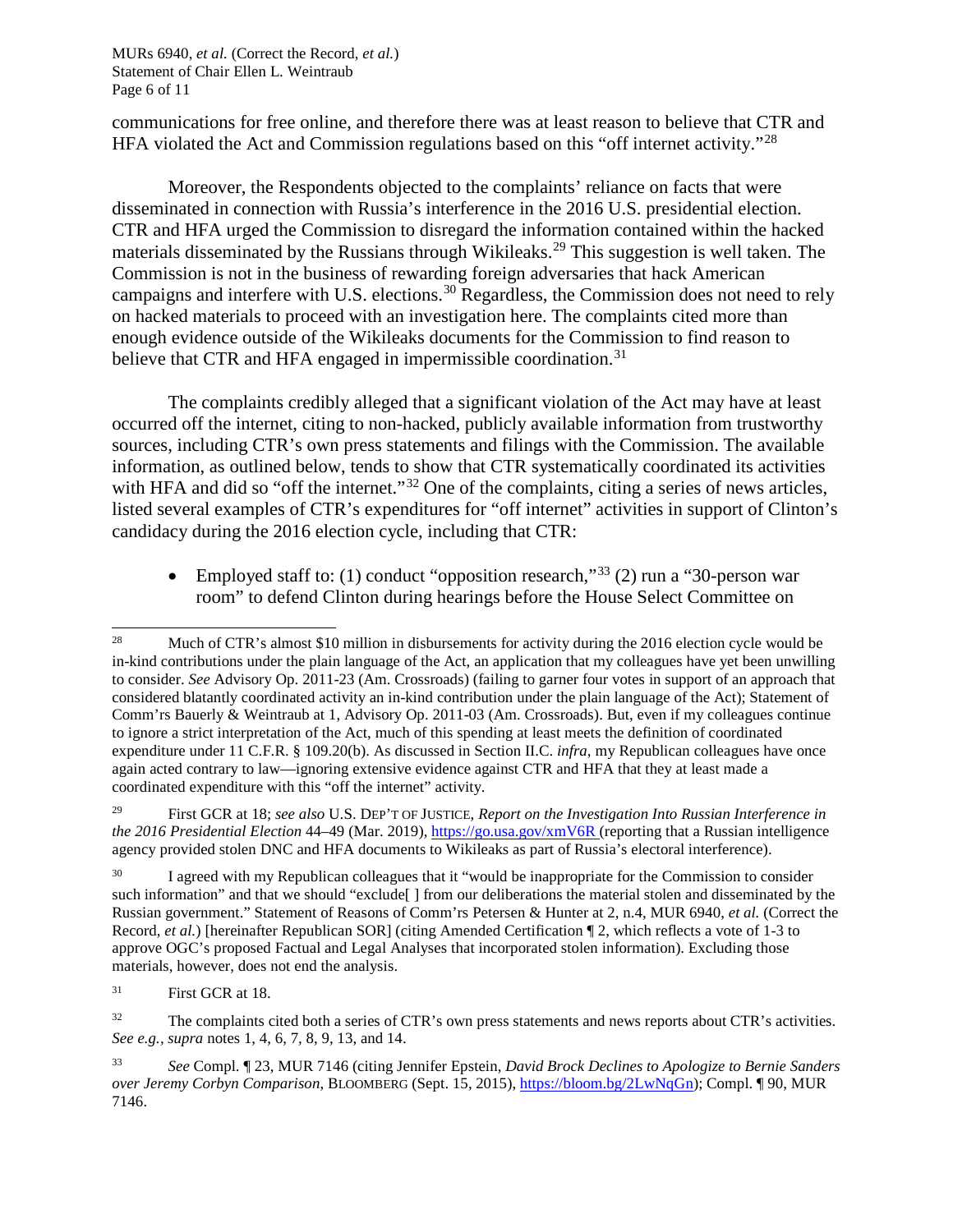Benghazi,  $34$  including blasting reporters with "46 research-fueled press releases, factchecks, reports, videos and other multimedia releases during the hearing,"[35](#page-6-1) and distributing a 140-page opposition research book to a variety of media outlets "that impugns the character of Republicans on the committee,"<sup>[36](#page-6-2)</sup> and (3) "develop relationships with Republicans," "sleuth out confidential information from the Trump campaign," and distribute that information to reporters;  $37$ 

- Conducted talking-point tutorials and media-training classes for Clinton surrogates led by an expert specializing in coaching people for television interviews;<sup>[38](#page-6-4)</sup>
- Employed and deployed "trackers" to travel to states across the country to record the public events of Clinton's opponents;<sup>[39](#page-6-5)</sup>
- Commissioned a private polling firm to conduct polls that showed Clinton winning a Democratic debate; $40$  and
- Paid a consulting firm "to help oversee an aggressive surrogate booking program, connecting regional and national surrogates with radio and television news outlets across the country in support of Hillary Clinton."[41](#page-6-7)

For example, CTR's surrogate program, which was run for the benefit of the Clinton campaign, was an expense that should have been considered by the Commission at the pre-RTB stage based on the publicly available information before us. An article cited by one of the complaints explained how CTR trained local Clinton supporters, including mayors, state representatives, and local politicos, to serve as campaign surrogates, teaching them what to say and how to talk to journalists about Clinton's candidacy through a variety of methods, including

<span id="page-6-2"></span><sup>36</sup> Compl. ¶ 28, MUR 7146 (citing Brianna Keilar, *First on CNN: Super PAC Targets Benghazi Committee Republicans Ahead of Hillary Clinton's Testimony*, CNN (Oct. 21, 2015), [https://cnn.it/2Lr591J\)](https://cnn.it/2Lr591J); Compl. ¶ 90, MUR 7146.

<span id="page-6-0"></span><sup>34</sup> Compl. ¶ 28, MUR 7146 (citing Lisa Lerer & Ken Thomas, *Analysis: Clinton Rides Skill, Luck Into Benghazi Hearing*, ASSOCIATED PRESS (Oct. 22, 2015) (republished by the DAILY LOCAL NEWS at [http://bit.ly/2QBp5Fh\)](http://bit.ly/2QBp5Fh).

<span id="page-6-1"></span><sup>35</sup> Compl. ¶ 58, MUR 7146 (citing Press Release, Benghazi Research Center, Correct the Record Publishes New Book on the Benghazi Committee's Witch Hunt Against Hillary Clinton (July 11, 2016).

<span id="page-6-3"></span><sup>37</sup> Compl. ¶ 60, MUR 7146 (citing Kenneth Vogel & Julia Ioffe, *'Republican Source' Leaks Trump Speech to Dems*, POLITICO (July 21, 2016)[, https://politi.co/2LpGAlU\)](https://politi.co/2LpGAlU); Compl. ¶ 90, MUR 7146.

<span id="page-6-4"></span><sup>38</sup> Compl. ¶ 15, MUR 7146 (citing Rucker, *supra* not[e 13\)](#page-2-0) ; Compl. ¶ 90, MUR 7146.

<span id="page-6-5"></span><sup>39</sup> Compl. ¶ 17 MUR 7146 (citing Alex Seitz-Wald, *Pro-Clinton Super PAC Keeps a Close Eye on Clinton Rivals*, MSNBC (July 28, 2015), [https://on.msnbc.com/2QvlCbg\)](https://on.msnbc.com/2QvlCbg); Compl. ¶ 16 (citing Maggie Haberman, *Tracker Linked to Hillary Clinton is Spotted at a Martin O'Malley Event*, N.Y. Times (July 16 2015), [https://nyti.ms/2QBoBPt\)](https://nyti.ms/2QBoBPt); Compl. ¶ 90, MUR 7146.

<span id="page-6-6"></span><sup>40</sup> Compl. ¶ 31 MUR 7146 (citing Emilie Teresa Stigliani, *Sanders Camp Questions Poll Showing Clinton Won Debate*, BURLINGTON FREE PRESS (Nov. 15, 2015), [http://bit.ly/2Lws4c0\)](http://bit.ly/2Lws4c0); Compl. ¶ 90, MUR 7146.

<span id="page-6-7"></span><sup>41</sup> *See, e.g.*, Compl. ¶ 51, MUR 7146 (citing Allen, *supra* note [14\)](#page-2-1); Compl. ¶ 90, MUR 7146. CTR did not, in its response, deny or rebut the description of its coordinated activities contained in the MUR 7146 Complaint.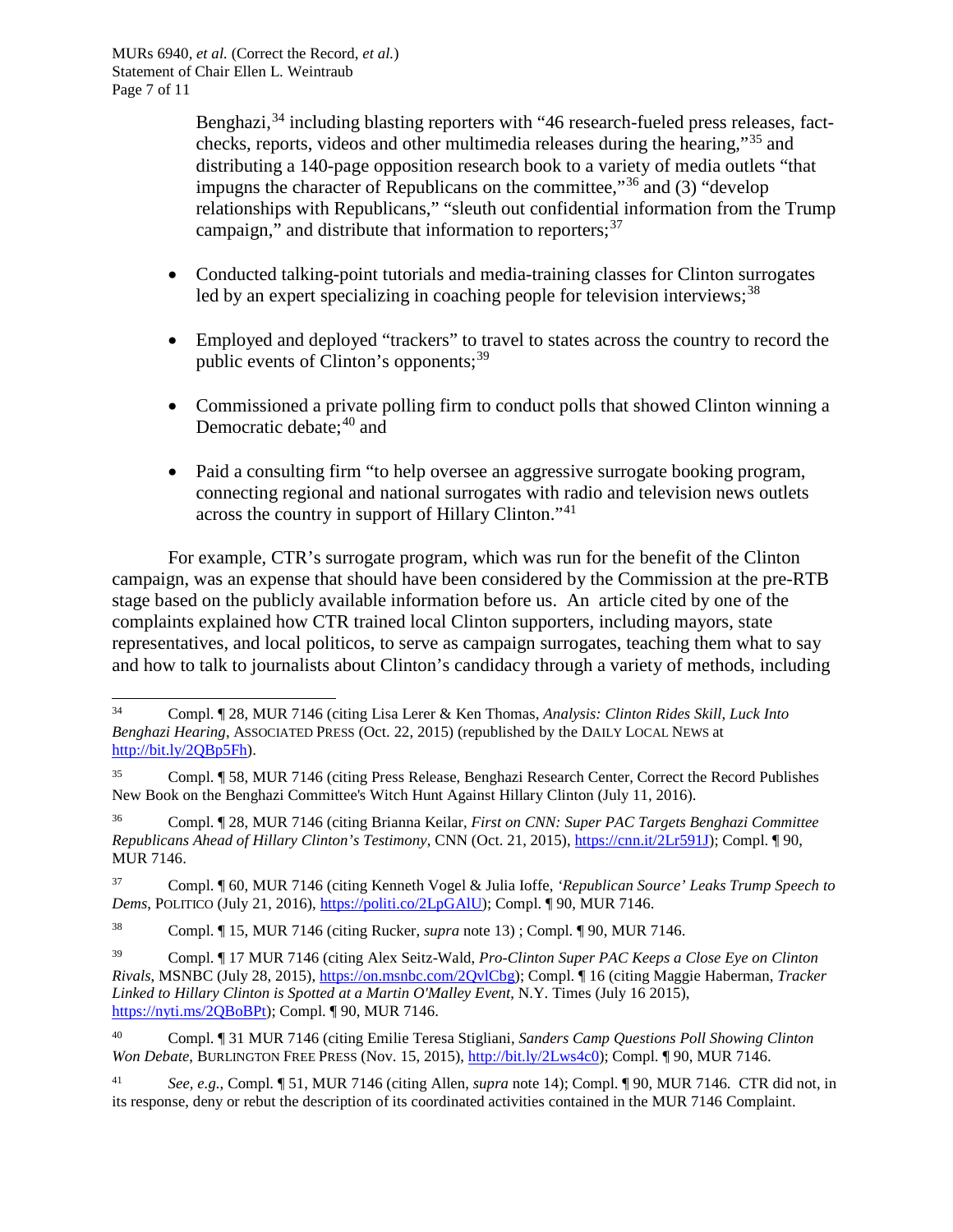MURs 6940, *et al.* (Correct the Record, *et al.*) Statement of Chair Ellen L. Weintraub Page 8 of 11

on-camera media training.<sup>[42](#page-7-0)</sup> CTR's own communication director explained that "[w]e are holding sessions with top communicators across the country where we talk about the best ways to discuss Secretary Clinton's strong record of accomplishments, how to articulate Secretary Clinton's positions most effectively and how to correct Republican operatives' distortions of the facts."[43](#page-7-1) These trainings prepared local surrogates to respond to phone calls from local reporters so that they would "parrot Correct the Record's talking points about Clinton having been a fighter for the middle class—from improving rural health care as first lady of Arkansas to raising the minimum wage as a New York senator."<sup>[44](#page-7-2)</sup> The media training was unrelated to online communications and may run afoul of the Act's anti-coordination statute.<sup>[45](#page-7-3)</sup>

While one article explains that "the campaign played no role in the training sessions,"<sup>[46](#page-7-4)</sup> the public pronouncements of coordination between CTR and HFA, and their carefully worded denials,<sup>[47](#page-7-5)</sup> do not foreclose an inference that the training itself was done in coordination, consultation or concert with, or at the request or suggestion of HFA. Even if both the training paid for by CTR and the activities conducted by those surrogates could arguably be considered "communications," neither activity took place solely on the internet.

# **C. The Failure to Find RTB was Contrary to Law**

But despite the extensive evidence against CTR and HFA, my Republican colleagues have once again declined to enforce the law against prohibited coordinated activity. In fact, the Commission has not once entered into pre-probable cause conciliation or found probable cause to believe that a respondent violated the coordination regulations since the 2010 decision in *Citizens United*. [48](#page-7-6)

In striking down limits on independent expenditures as unconstitutional, the Supreme Court in *Buckley v. Valeo* relied on the "absence of prearrangement and coordination of an

<span id="page-7-6"></span><sup>48</sup> *See* Statement of Reasons of Chair Ellen L. Weintraub, MUR 6908 (NRCC, *et al.*), [https://go.usa.gov/xymPh.](https://go.usa.gov/xymPh)

<span id="page-7-0"></span><sup>42</sup> MUR 7146 Compl. ¶¶ 5–6, 15 (*citing* Rucker, *supra* note [13\)](#page-2-0) ("Presidential campaigns have for decades fed talking points to surrogates who appear on national TV or introduce candidates on the stump. But the effort to script and train local supporters is unusually ambitious and illustrates the extent to which the Clinton campaign and its web of sanctioned, allied super PACs are leaving nothing to chance." ).

<span id="page-7-1"></span><sup>43</sup> Rucker, *supra* note [13](#page-2-0) (cited in MUR 7146 Compl. ¶¶ 5, 15).

<span id="page-7-2"></span><sup>44</sup> *Id.* Another article cited by the Complaint, outlined how CTR ran an "aggressive surrogate booking program . . . in support of Hillary Clinton." MUR 7146 Compl. ¶¶ 5, 15 (citing Allen, *supra* note [14\)](#page-2-1). This program reconnected "regional and national surrogates with radio and television news outlets across the country in support of Hillary Clinton." *Id.*

<span id="page-7-3"></span><sup>45</sup> *See* 52 U.S.C. § 30116(f).

<span id="page-7-4"></span><sup>46</sup> Rucker, *supra* note [13](#page-2-0) (cited in MUR 7146 Compl. ¶ 15).

<span id="page-7-5"></span><sup>&</sup>lt;sup>47</sup> Correct the Record Resp. at 5, MUR 7146 (stating it did not "solicit or accept any suggestions from HFA regarding which individuals should attend the sessions" or "otherwise permit HFA to direct individuals to the sessions"); HFA Resp. at 4, MUR 7146 (stating it did not participate in the training or provide any suggestions or direction to CTR with respect to those activities).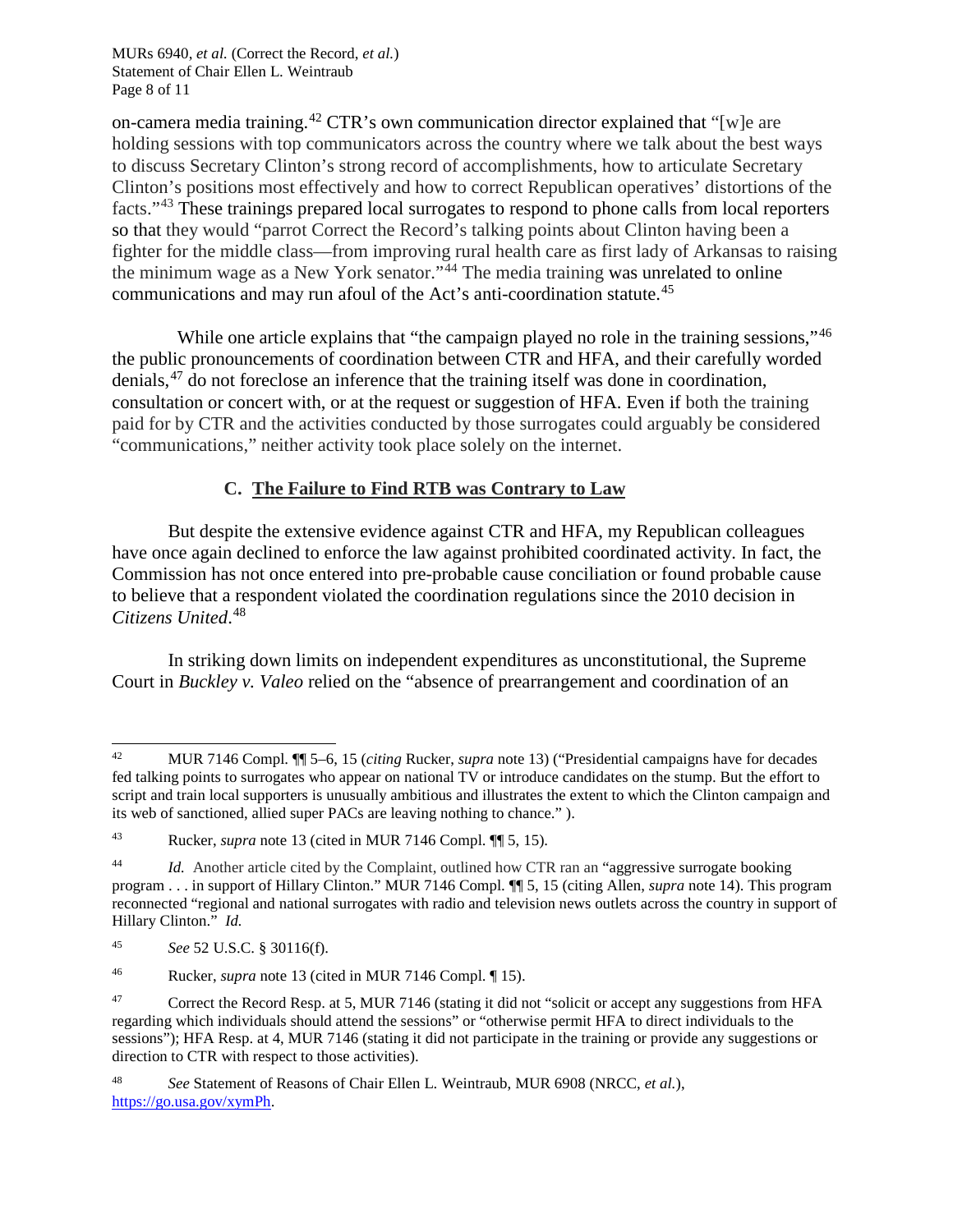MURs 6940, *et al.* (Correct the Record, *et al.*) Statement of Chair Ellen L. Weintraub Page 9 of 11

expenditure with the candidate or his agent" to alleviate the danger of *quid pro quo* corruption.<sup>[49](#page-8-0)</sup> The Court cannot possibly have imagined that this level of coordination between a candidate and a spender would ever be considered independent.

My colleagues have yet again turned a blind eye to the available facts before us that are outside of the complaint, feigning concerns about OGC's "unilateral augmentation of the record to support allegations in enforcement actions."[50](#page-8-1) This is a consistent strategy that my colleagues have undertaken throughout their time on the Commission, a strategy which has conveniently allowed them to avoid investigating serious allegations.

However, my colleagues *have* in fact issued decisions based on public information.<sup>[51](#page-8-2)</sup> Despite the courts having consistently instructed the Commission to take into consideration "all available information" in evaluating the merits of a complaint,<sup>[52](#page-8-3)</sup> my colleagues continue to pick

<span id="page-8-1"></span><sup>50</sup> *See* Republican SOR at 12, n.79 (citing MUR 6929 (Rick Santorum, *et al.*)). Frequently when OGC has sought to rely on public information, my colleagues insist that such materials be sent to respondents. Yet here they excoriate OGC for following a procedure for which they themselves have expressed support. *See, e.g.*, Statement of Reasons of Comm'rs Petersen, Hunter, & McGahn, MUR 6056 (Protect Colorado Jobs) ("[I]f we assume *arguendo* that certain limited reviews of publicly available materials are permissibly undertaken . . . then any unearthed facts or allegations that OGC uses to support RTB recommendations should be provided to respondents so that they may have a full and fair opportunity to challenge them before the Commission votes on those recommendations.").

<span id="page-8-2"></span><sup>51</sup> *E.g.,* Factual & Legal Analysis at 8–9, MUR 6330 (Johnson) ("In addition to the documents submitted by Respondents, the Commission also reviewed publicly available information such as news articles, social network sites, and website articles . . . ."); *see also, e.g.*, MUR 6238 (MyCongressmanIsNuts.com) (no RTB based on review of respondent's website and Facebook page); MUR 6224 (Fiorina) (no RTB based in part on review of public news reports); MUR 6084 (John Kennedy for U.S. Senate) (dismissal based on review of ad on YouTube); MUR 5666 (MZM, Inc.) (RTB based partly on review of public news reports); MUR 5581 (Wark) (RTB based in part on review of public news reports); MUR 5562 (Sinclair Broadcast Group, Inc.) (no RTB based in part on review of public news reports); MUR 5542 (Texans for Truth) (RTB based in part on review of public news report and statements from respondent's website); MUR 5421 (Kerry for President) (RTB based in part on review of public news reports); MUR 5408 (Sharpton) (RTB based in part on review of public news reports); MUR 5380 (DeLay Congressional Committee) (RTB based in part on "due diligence review of the public record," including news reports); MUR 5328 (PAC to the Future) (RTB based in part on review of public news reports); MUR 5279 (Bill Bradley for President, Inc.) (RTB based in part on review of public news reports); MUR 5248 (Ralph Reed) (no RTB based in part on review of public news reports); MUR 5035 (Schrock) (no RTB based in part on review of public news reports); MUR 5025 (Roukema) (no RTB based in part on public news reports); MUR 5020 (Trump Hotels & Casinos) (RTB based in part on review of public news reports and business website); MUR 4650 (Enid '94/Enid '96) (RTB based in part on review of public news reports); MUR 4568 (Triad Mgmt. Servs., Inc.) (RTB based in part on review of public news reports).

<span id="page-8-3"></span><sup>52</sup> For example, in a 1979 case affirming the Commission's decision declining to find reason to believe and investigate a complaint, the U.S. District Court for the District of Columbia stated:

> [I]t seems clear that the Commission *must take into consideration all available information concerning the alleged wrongdoing*. In other words, the Commission may not rely solely on the facts presented by the sworn complaint when deciding whether to investigate. Although the facts provided in a sworn complaint may be insufficient, when coupled with other information available to the Commission gathered either through similar sworn complaints or through its own work the facts may merit a complete investigation. By the same turn, a persuasive and strong complaint may not merit an investigation because the Commission possesses reliable evidence indicating that no violation has occurred. Thus, *it is*

<span id="page-8-0"></span><sup>49</sup> *Buckley v. Valeo,* 424 U.S. 1, 47 (1976).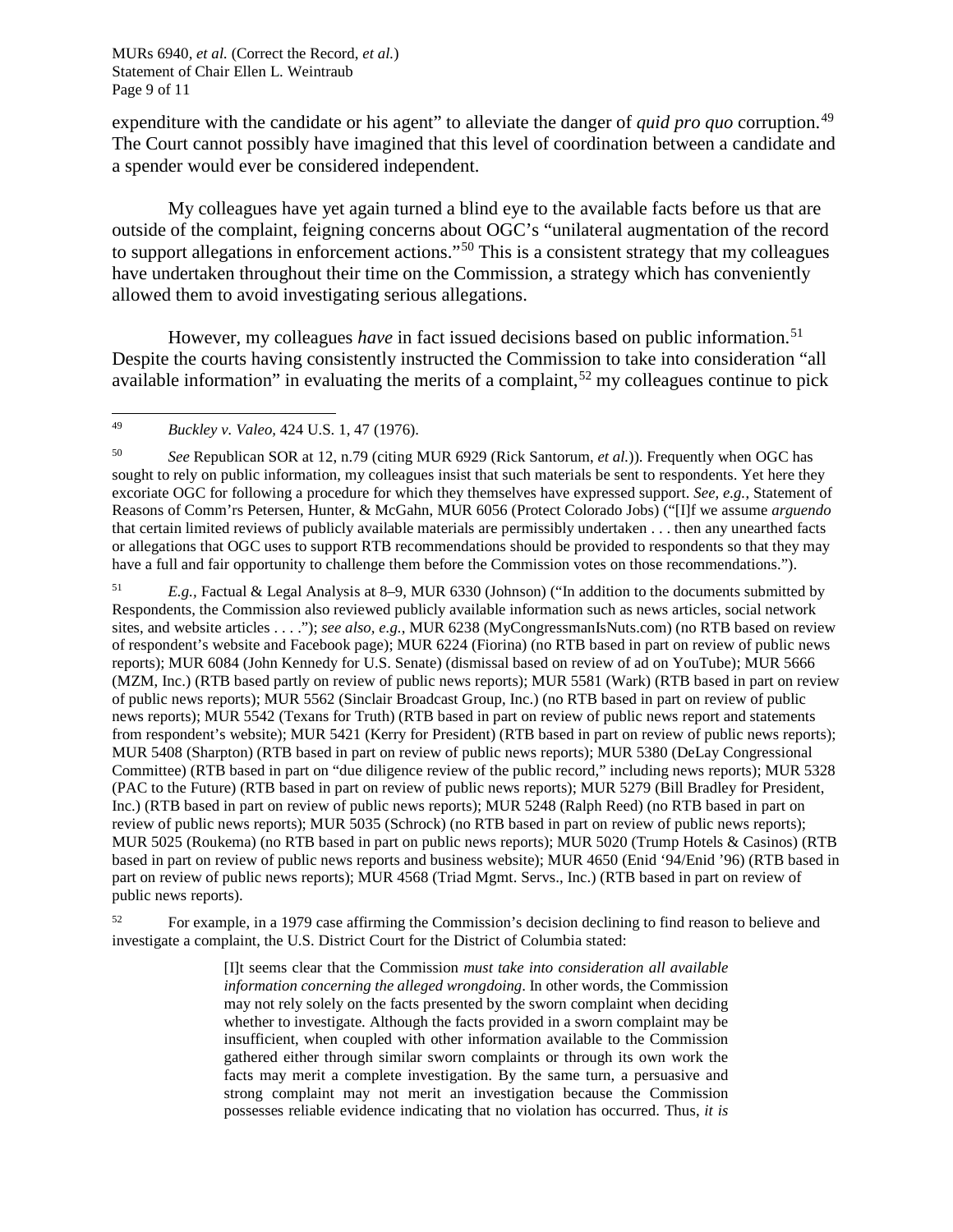MURs 6940, *et al.* (Correct the Record, *et al.*) Statement of Chair Ellen L. Weintraub Page 10 of 11

and choose when to look at all available information—not just that information explicitly presented in the complaint. Here, the publicly available information provided in the complaints included the Respondents' own tweets and other public statements that are impossible to ignore. As I have pointed out before, <sup>[53](#page-9-0)</sup> if the Commission ignores public information that is relevant to the decision at the pre-RTB stage, there is a risk that a court will find that that the Commission's decision was not backed by "substantial evidence." Indeed it is gross negligence for an agency charged with enforcing the law to ignore information readily available to the general public.<sup>[54](#page-9-1)</sup>

### **III. CONCLUSION**

l

Despite my colleagues blatant disregard for the facts and the missed opportunity to pursue an enforcement action in this matter,<sup>[55](#page-9-2)</sup> this case is still an opportunity to make clear to the

> *clear that a consideration of all available material is vital to a rational review of Commission decisions*.

*In re FECA Litigation*, 474 F. Supp. 1044, 1046 (D.D.C. 1979) (emphasis added). *See also Antosh v. FEC*, 599 F. Supp. 850, 855 (D.D.C. 1984) (overturning the Commission's dismissal of a complaint because the Commission had failed, at the pre-RTB stage, to adequately consider facts contained in a previously filed, publicly available report).

<span id="page-9-0"></span><sup>53</sup> *See, e.g.*, Statement of Reasons of Comm'rs Weintraub & Walther, MUR 6928 (Rick Santorum*, et al.*).

<span id="page-9-1"></span><sup>54</sup> The Commission's longstanding internal rules indicate that it is appropriate for OGC attorneys to consult information in the public domain prior to the Commission finding RTB. First, as my colleagues have acknowledged, Commission Directive 6, approved in April of 1978, provides that the Commission may initiate a MUR based solely on a news article, and that it is appropriate for OGC to recommend that the Commission do so. *See* Statement of Reasons of Comm'rs McGahn & Hunter at 2–3, MUR 6540 (Rick Santorum for President); Statement of Reasons of Comm'r Petersen at 1, MUR 6540 (Rick Santorum for President) (concurring with the Statement of Reasons of Comm'rs McGahn and Hunter). Second, the Commission's 2007 statement of policy concerning the initial stage of the enforcement process specifically reaffirms that, in making RTB determinations, the Commission will consider "the available evidence," which has been understood for decades to include information identified by OGC from the public domain. Initial Stage of Enforcement Policy Statement, 72 Fed. Reg. at 12545. Throughout the history of the Commission, Commissioners on both sides of the aisle have approved recommendations based on such information. *See, e.g.*, MUR 6238 (MyCongressmanIsNuts.com) (no RTB based on review of respondent's website and Facebook page); MUR 6224 (Fiorina) (no RTB based in part on review of public news reports); MUR 6084 (John Kennedy for U.S. Senate) (dismissal based on review of ad on YouTube); MUR 5666 (MZM, Inc.) (RTB based partly on review of public news reports); MUR 5581 (Wark) (RTB based in part on review of public news reports); MUR 5562 (Sinclair Broadcast Group, Inc.) (no RTB based in part on review of public news reports); MUR 5542 (Texans for Truth) (RTB based in part on review of public news report and statements from respondent's website); MUR 5421 (Kerry for President) (RTB based in part on review of public news reports); MUR 5408 (Sharpton) (RTB based in part on review of public news reports); MUR 5380 (DeLay Congressional Committee) (RTB based in part on "due diligence review of the public record," including news reports); MUR 5328 (PAC to the Future) (RTB based in part on review of public news reports); MUR 5279 (Bill Bradley for President, Inc.) (RTB based in part on review of public news reports); MUR 5248 (Ralph Reed) (no RTB based in part on review of public news reports); MUR 5035 (Schrock) (no RTB based in part on review of public news reports); MUR 5025 (Roukema) (no RTB based in part on public news reports); MUR 5020 (Trump Hotels & Casinos) (RTB based in part on review of public news reports and business website); MUR 4650 (Enid '94/Enid '96) (RTB based in part on review of public news reports); MUR 4568 (Triad Management Services, Inc.) (RTB based in part on review of public news reports).

<span id="page-9-2"></span><sup>55</sup> My colleagues accuse me of "gamesmanship" by moving to dismiss all of the complaints pursuant to *Heckler v. Chaney*, 470 U.S. 821, 831 (1985), and then voting against my own motion. They claim to prefer that their statement explain their votes. Republican SOR at 17, n.82. But this protest exposes the shoot-first-aim-later approach they take to dismissing enforcement matters. Judicial review of whether a Commission dismissal is